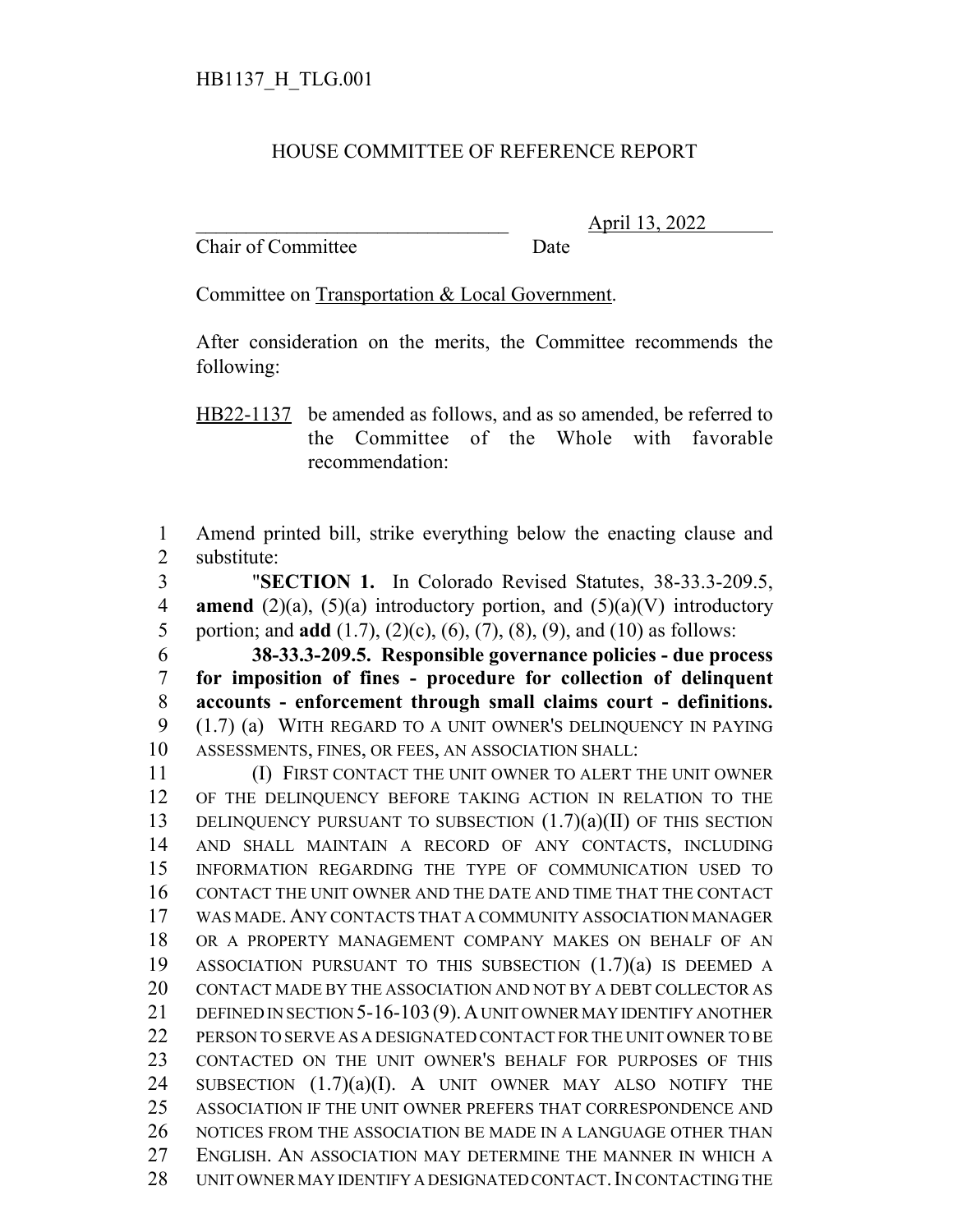UNIT OWNER OR A DESIGNATED CONTACT, AN ASSOCIATION SHALL SEND THE SAME TYPE OF NOTICE OF DELINQUENCY REQUIRED TO BE SENT 3 PURSUANT TO SUBSECTION  $(5)(a)(V)$  OF THIS SECTION, INCLUDING BY SENDING IT BY CERTIFIED MAIL FOR WHICH THE ASSOCIATION RECEIVES CONFIRMATION OF ITS RECEIPT, AND PHYSICALLY POST A COPY OF THE NOTICE OF DELINQUENCY AT THE UNIT OWNER'S UNIT. IN ADDITION, THE ASSOCIATION SHALL CONTACT THE UNIT OWNER BY ONE OF THE FOLLOWING MEANS:

(A) FIRST-CLASS MAIL;

 (B) TEXT MESSAGE TO A CELLULAR NUMBER THAT THE ASSOCIATION HAS ON FILE BECAUSE THE UNIT OWNER HAS PROVIDED THE CELLULAR NUMBER TO THE ASSOCIATION; OR

 (C) E-MAIL TO AN E-MAIL ADDRESS THAT THE ASSOCIATION HAS ON FILE BECAUSE THE UNIT OWNER HAS PROVIDED THE E-MAIL ADDRESS TO THE ASSOCIATION.

 (II) REFER A DELINQUENT ACCOUNT TO A COLLECTION AGENCY OR ATTORNEY ONLY IF A MAJORITY OF THE EXECUTIVE BOARD VOTES TO REFER THE MATTER IN A RECORDED VOTE AT A MEETING CONDUCTED PURSUANT TO SECTION 38-33.3-308 (4)(e). A COMMUNITY ASSOCIATION MANAGEMENT OR PROPERTY MANAGEMENT COMPANY ACTING ON BEHALF OF THE ASSOCIATION SHALL NOT REFER A DELINQUENT ACCOUNT TO A COLLECTION AGENCY OR AN ATTORNEY UNLESS A MAJORITY OF THE EXECUTIVE BOARD VOTES TO REFER THE MATTER IN A RECORDED VOTE AT 24 A MEETING CONDUCTED PURSUANT TO SECTION 38-33.3-308 (4)(e).

 (b) (I) AN ASSOCIATION SHALL NOT IMPOSE THE FOLLOWING ON A 26 DAILY BASIS AGAINST A UNIT OWNER:

(A) LATE FEES; OR

28 (B) FINES ASSESSED FOR VIOLATIONS OF THE DECLARATION, BYLAWS, COVENANTS, OR OTHER GOVERNING DOCUMENTS OF THE ASSOCIATION.AN ASSOCIATION MAY ONLY IMPOSE FINES FOR VIOLATIONS 31 IN ACCORDANCE WITH THIS SUBSECTION  $(1.7)(b)$ .

**(II) (A) WITH RESPECT TO ANY VIOLATION OF THE DECLARATION,**  BYLAWS, COVENANTS, OR OTHER GOVERNING DOCUMENTS OF AN ASSOCIATION THAT THE ASSOCIATION REASONABLY DETERMINES THREATENS THE PUBLIC SAFETY, HEALTH, OR WELFARE, THE ASSOCIATION SHALL PROVIDE THE UNIT OWNER WRITTEN NOTICE, IN ENGLISH AND IN ANY LANGUAGE THAT THE UNIT OWNER HAS INDICATED A PREFERENCE FOR 38 CORRESPONDENCE AND NOTICES PURSUANT TO SUBSECTION  $(1.7)(a)(I)$  OF THIS SECTION, OF THE VIOLATION INFORMING THE UNIT OWNER THAT THE UNIT OWNER HAS SEVENTY-TWO HOURS TO CURE THE VIOLATION OR THE ASSOCIATION MAY FINE THE UNIT OWNER.

 (B) IF, AFTER AN INSPECTION OF THE UNIT, THE ASSOCIATION DETERMINES THAT THE UNIT OWNER HAS NOT CURED THE VIOLATION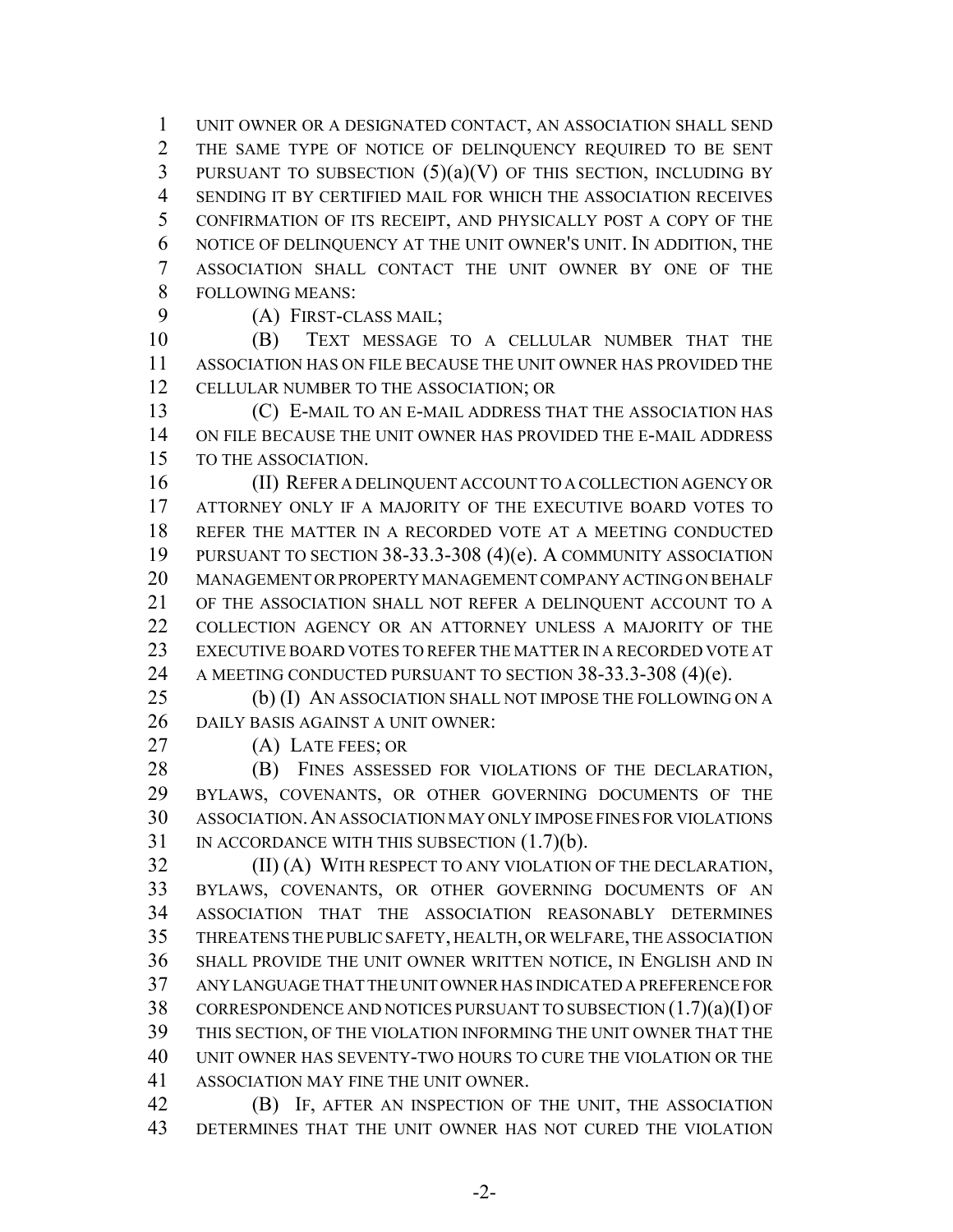WITHIN SEVENTY-TWO HOURS AFTER RECEIVING THE NOTICE, THE ASSOCIATION MAY IMPOSE FINES ON THE UNIT OWNER EVERY OTHER DAY AND MAY TAKE LEGAL ACTION AGAINST THE UNIT OWNER FOR THE VIOLATION; EXCEPT THAT, IN ACCORDANCE WITH SUBSECTION (8)(c)(I) OF THIS SECTION, THE ASSOCIATION SHALL NOT PURSUE FORECLOSURE AGAINST THE UNIT OWNER BASED ON FINES OWED.

 (III) (A) IF AN ASSOCIATION REASONABLY DETERMINES THAT A UNIT OWNER COMMITTED A VIOLATION OF THE DECLARATION, BYLAWS, COVENANTS, OR OTHER GOVERNING DOCUMENTS OF THE ASSOCIATION, OTHER THAN A VIOLATION THAT THREATENS THE PUBLIC HEALTH, SAFETY, OR WELFARE, THE ASSOCIATION SHALL, THROUGH CERTIFIED MAIL FOR WHICH THE ASSOCIATION RECEIVES CONFIRMATION OF ITS RECEIPT, PROVIDE THE UNIT OWNER WRITTEN NOTICE, IN ENGLISH AND IN ANY LANGUAGE THAT THE UNIT OWNER HAS INDICATED A PREFERENCE FOR CORRESPONDENCE AND NOTICES PURSUANT TO SUBSECTION (1.7)(a)(I) OF THIS SECTION, OF THE VIOLATION INFORMING THE UNIT OWNER THAT THE UNIT OWNER HAS THIRTY DAYS TO CURE THE VIOLATION OR THE ASSOCIATION, AFTER CONDUCTING AN INSPECTION AND DETERMINING THAT THE UNIT OWNER HAS NOT CURED THE VIOLATION, MAY FINE THE UNIT OWNER; HOWEVER, THE TOTAL AMOUNT OF FINES IMPOSED FOR THE VIOLATION MAY NOT EXCEED FIVE HUNDRED DOLLARS.

 (B) AN ASSOCIATION SHALL GRANT A UNIT OWNER TWO CONSECUTIVE THIRTY-DAY PERIODS TO CURE A VIOLATION BEFORE THE ASSOCIATION MAY TAKE LEGAL ACTION AGAINST THE UNIT OWNER FOR 25 THE VIOLATION. IN ACCORDANCE WITH SUBSECTION  $(8)(c)(I)$  OF THIS SECTION, AN ASSOCIATION SHALL NOT PURSUE FORECLOSURE AGAINST THE UNIT OWNER BASED ON FINES OWED.

28 (IV) IF THE UNIT OWNER CURES THE VIOLATION WITHIN THE 29 PERIOD TO CURE AFFORDED THE UNIT OWNER, THE UNIT OWNER MAY NOTIFY THE ASSOCIATION OF THE CURE AND, IF THE UNIT OWNER SENDS WITH THE NOTICE VISUAL EVIDENCE THAT THE VIOLATION HAS BEEN CURED, THE VIOLATION IS DEEMED CURED ON THE DATE THAT THE UNIT OWNER SENDS THE NOTICE. IF THE UNIT OWNER'S NOTICE DOES NOT INCLUDE VISUAL EVIDENCE THAT THE VIOLATION HAS BEEN CURED, THE ASSOCIATION SHALL INSPECT THE UNIT AS SOON AS PRACTICABLE TO DETERMINE IF THE VIOLATION HAS BEEN CURED.

 (V) ONCE THE UNIT OWNER CURES A VIOLATION, THE ASSOCIATION SHALL NOTIFY THE UNIT OWNER, IN ENGLISH AND IN ANY LANGUAGE THAT THE UNIT OWNER HAS INDICATED A PREFERENCE FOR CORRESPONDENCE AND NOTICES PURSUANT TO SUBSECTION (1.7)(a)(I) OF THIS SECTION:

 (A) THAT THE UNIT OWNER WILL NOT BE FURTHER FINED WITH REGARD TO THE VIOLATION; AND

- 
- (B) OF ANY OUTSTANDING FINE BALANCE THAT THE UNIT OWNER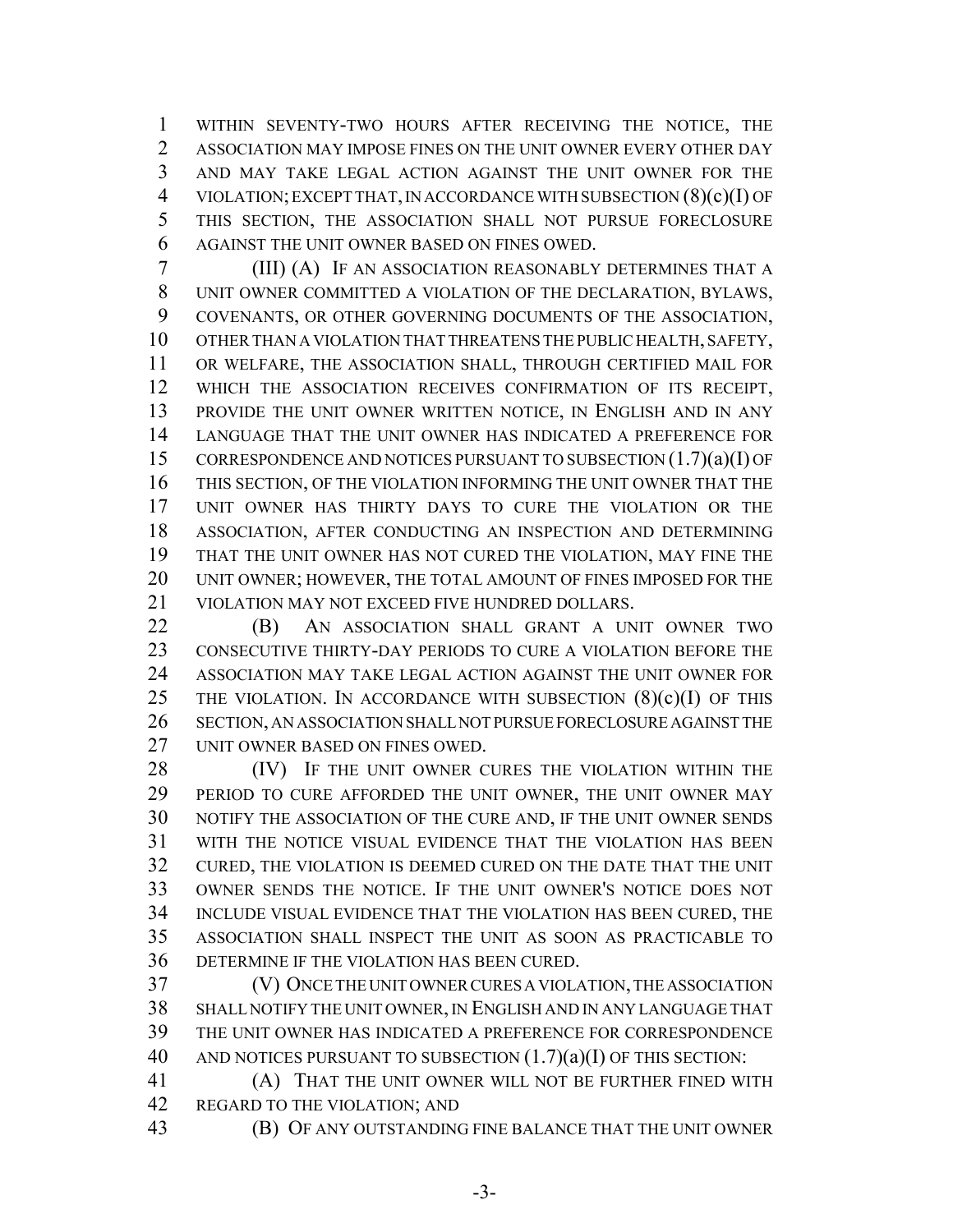STILL OWES THE ASSOCIATION.

 (c) ON A QUARTERLY BASIS, AN ASSOCIATION SHALL SEND TO EACH UNIT OWNER WHO HAS ANY OUTSTANDING BALANCE OWED THE ASSOCIATION AN ITEMIZED LIST OF ALL ASSESSMENTS, FINES, FEES, AND CHARGES THAT THE UNIT OWNER OWES TO THE ASSOCIATION.

 (2) Notwithstanding any provision of the declaration, bylaws, articles, or rules and regulations to the contrary, the association may not fine any unit owner for an alleged violation unless:

 (a) The association has adopted, and follows, a written policy 10 governing the imposition of fines; and

(c) THE POLICY:

**(I) REQUIRES NOTICE REGARDING THE NATURE OF THE ALLEGED**  VIOLATION, THE ACTION OR ACTIONS REQUIRED TO CURE THE ALLEGED VIOLATION, AND THE TIMELINE FOR THE FAIR AND IMPARTIAL FACT-FINDING PROCESS REQUIRED UNDER SUBSECTION (2)(b) OF THIS SECTION. THE ASSOCIATION MAY SEND THE UNIT OWNER THE NOTICE 17 REQUIRED UNDER THIS SUBSECTION  $(2)(c)(I)$  IN ACCORDANCE WITH 18 SUBSECTION  $(1.7)(a)$  OF THIS SECTION.

 (II) SPECIFIES THE INTERVAL UPON WHICH FINES MAY BE LEVIED 20 IN ACCORDANCE WITH SUBSECTION  $(1.7)(b)$  of this section for VIOLATIONS THAT ARE CONTINUING IN NATURE.

 (5) (a) Notwithstanding any provision of the declaration, bylaws, articles, or rules and regulations to the contrary or the absence of a relevant provision in the declaration, bylaws, articles, or rules or regulations, the association or a holder or assignee of the association's debt, whether the holder or assignee of the association's debt is an entity or a natural person, may not use a collection agency or take legal action to collect unpaid assessments unless the association or a holder or assignee of the association's debt has adopted, and follows, a written policy governing the collection of unpaid assessments AND UNLESS THE ASSOCIATION COMPLIES WITH SUBSECTION (7) OF THIS SECTION. The policy must, at a minimum, specify:

 (V) That, before the entity turns over a delinquent account of a unit owner to a collection agency or refers it to an attorney for legal action, the entity must send the unit owner a notice of delinquency, BY CERTIFIED MAIL FOR WHICH THE ASSOCIATION RECEIVES CONFIRMATION OF ITS RECEIPT, specifying:

 (6) A NOTICE OF DELINQUENCY THAT AN ASSOCIATION SENDS TO A UNIT OWNER FOR UNPAID ASSESSMENTS, FINES, FEES, OR CHARGES MUST: (a) BE WRITTEN IN ENGLISH AND IN ANY LANGUAGE THAT THE UNIT OWNER HAS INDICATED A PREFERENCE FOR CORRESPONDENCE AND 42 NOTICES PURSUANT TO SUBSECTION  $(1.7)(a)(I)$  OF THIS SECTION;

(b) SPECIFY WHETHER THE DELINQUENCY CONCERNS UNPAID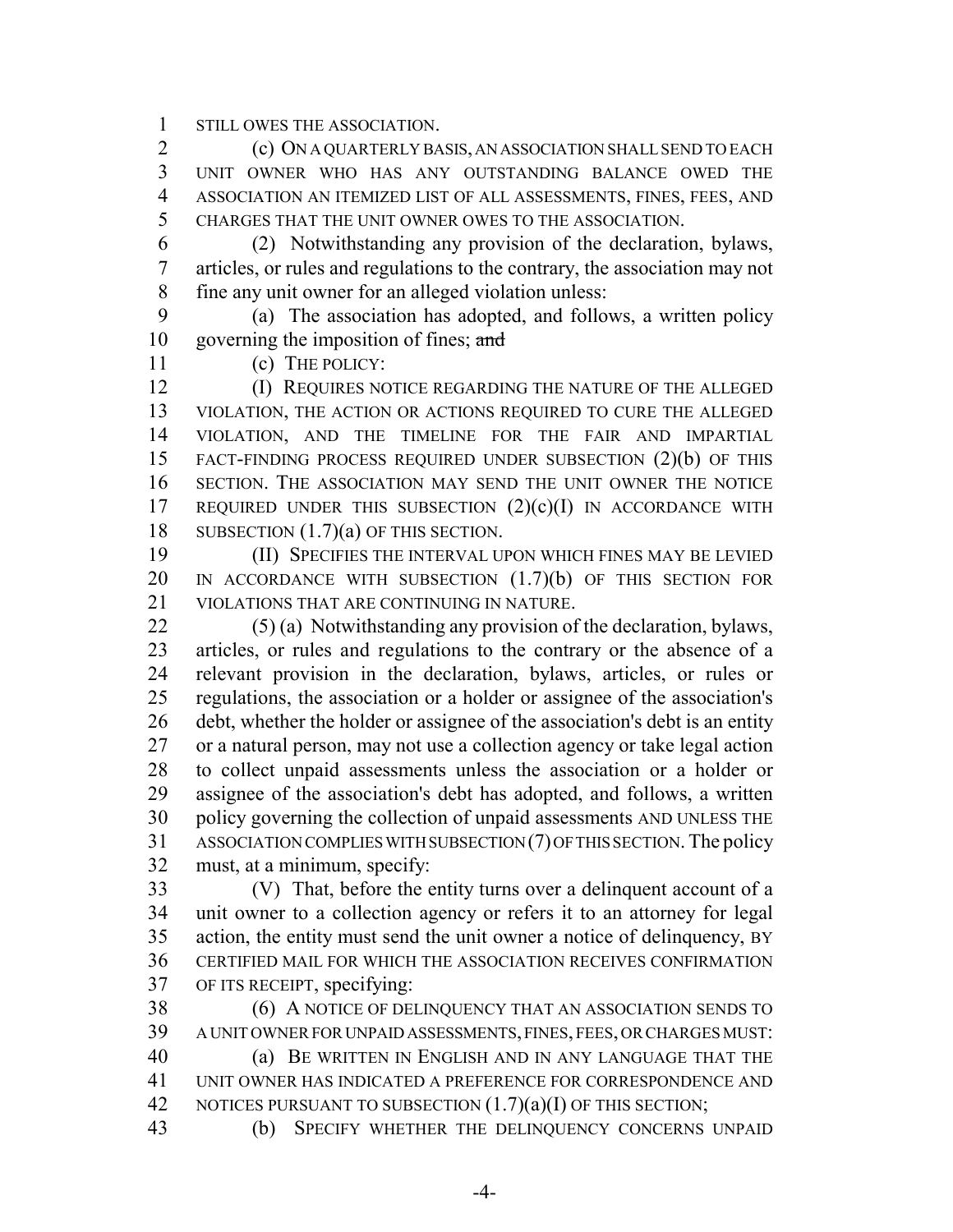ASSESSMENTS; UNPAID FINES, FEES, OR CHARGES; OR BOTH UNPAID ASSESSMENTS AND UNPAID FINES, FEES, OR CHARGES, AND, IF THE NOTICE OF DELINQUENCY CONCERNS UNPAID ASSESSMENTS, THE NOTICE OF DELINQUENCY MUST NOTIFY THE UNIT OWNER THAT UNPAID ASSESSMENTS MAY LEAD TO FORECLOSURE; AND

(c) INCLUDE:

 (I) A DESCRIPTION OF THE STEPS THE ASSOCIATION MUST TAKE BEFORE THE ASSOCIATION MAY TAKE LEGAL ACTION AGAINST THE UNIT OWNER, INCLUDING A DESCRIPTION OF THE ASSOCIATION'S CURE PROCESS ESTABLISHED IN ACCORDANCE WITH SUBSECTION (1.7)(b) OF THIS SECTION; AND

**(II)** A DESCRIPTION OF WHAT LEGAL ACTION THE ASSOCIATION MAY TAKE AGAINST THE UNIT OWNER, INCLUDING:

 (A) A DESCRIPTION OF THE TYPES OF MATTERS THAT THE ASSOCIATION MAY TAKE TO SMALL CLAIMS COURT, INCLUDING INJUNCTIVE MATTERS FOR WHICH THE ASSOCIATION SEEKS AN ORDER REQUIRING THE UNIT OWNER TO COMPLY WITH THE DECLARATION, BYLAWS, COVENANTS, 18 OR OTHER GOVERNING DOCUMENTS OF THE ASSOCIATION; AND

 (B) A DESCRIPTION OF THE SMALL CLAIMS PROCESS AND THE UNIT OWNER'S RIGHTS AND RESPONSIBILITIES IF THE MATTER IS TAKEN TO SMALL CLAIMS COURT.

22 (7) (a) AN ASSOCIATION SHALL NOT COMMENCE A LEGAL ACTION TO INITIATE A FORECLOSURE PROCEEDING BASED ON A UNIT OWNER'S DELINQUENCY IN PAYING ASSESSMENTS UNLESS:

 (I) THE ASSOCIATION HAS COMPLIED WITH EACH OF THE REQUIREMENTS IN THIS SECTION AND IN SECTION 38-33.3-316.3 RELATED 27 TO A UNIT OWNER'S DELINOUENCY IN PAYING ASSESSMENTS:

**(II)** THE ASSOCIATION HAS PROVIDED THE UNIT OWNER WITH A WRITTEN OFFER TO ENTER INTO A REPAYMENT PLAN PURSUANT TO SECTION 38-33.3-316.3 (2) THAT AUTHORIZES THE UNIT OWNER TO REPAY THE DEBT IN MONTHLY INSTALLMENTS OVER EIGHTEEN MONTHS. UNDER THE REPAYMENT PLAN, THE UNIT OWNER MAY CHOOSE THE AMOUNT TO BE PAID EACH MONTH, SO LONG AS EACH PAYMENT MUST BE IN AN AMOUNT OF AT LEAST TWENTY-FIVE DOLLARS UNTIL THE BALANCE OF THE AMOUNT OWED IS LESS THAN TWENTY-FIVE DOLLARS; AND

 (III) WITHIN THIRTY DAYS AFTER THE ASSOCIATION HAS PROVIDED THE OWNER WITH A WRITTEN OFFER TO ENTER INTO A REPAYMENT PLAN, THE UNIT OWNER HAS EITHER:

(A) DECLINED THE REPAYMENT PLAN; OR

 (B) AFTER ACCEPTING THE REPAYMENT PLAN, FAILED TO PAY AT LEAST THREE OF THE MONTHLY INSTALLMENTS WITHIN FIFTEEN DAYS AFTER THE MONTHLY INSTALLMENTS WERE DUE.

(b) A UNIT OWNER WHO HAS ENTERED INTO A REPAYMENT PLAN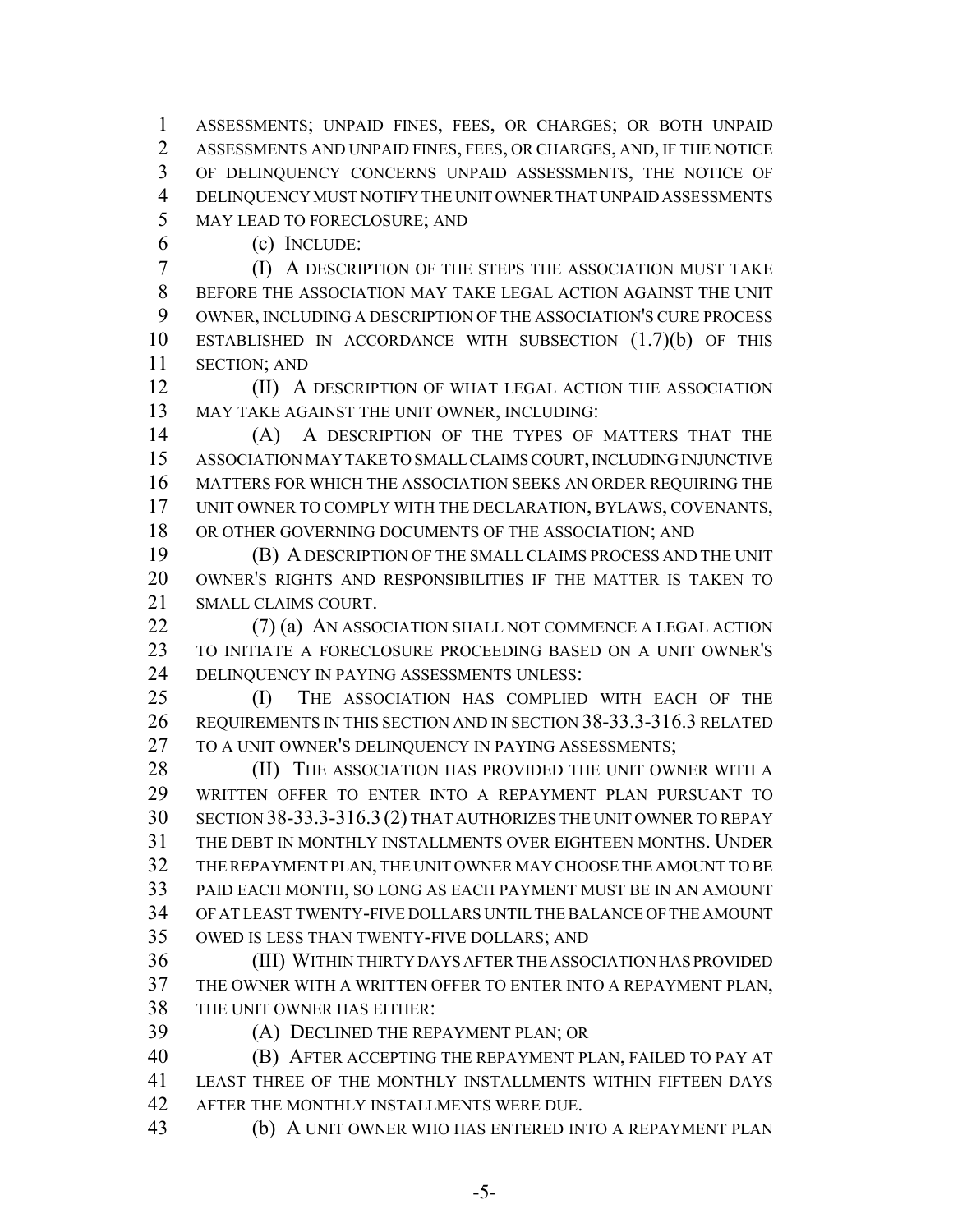PURSUANT TO SUBSECTION (7)(a) OF THIS SECTION MAY ELECT TO PAY THE REMAINING BALANCE OWED UNDER THE REPAYMENT PLAN AT ANY TIME DURING THE DURATION OF THE REPAYMENT PLAN.

(8) AN ASSOCIATION SHALL NOT:

 (a) CHARGE A RATE OF INTEREST ON UNPAID ASSESSMENTS, FINES, OR FEES IN AN AMOUNT GREATER THAN EIGHT PERCENT PER YEAR;

 (b) ASSESS A FEE OR OTHER CHARGE TO RECOVER COSTS INCURRED FOR PROVIDING THE UNIT OWNER A STATEMENT OF THE TOTAL AMOUNT THAT THE UNIT OWNER OWES;

 (c) FORECLOSE ON AN ASSESSMENT LIEN IF THE DEBT SECURING THE LIEN CONSISTS ONLY OF ONE OR BOTH OF THE FOLLOWING:

 (I) FINES THAT THE ASSOCIATION HAS ASSESSED AGAINST THE UNIT OWNER; OR

 (II) COLLECTION COSTS OR ATTORNEY FEES THAT THE ASSOCIATION HAS INCURRED AND THAT ARE ONLY ASSOCIATED WITH ASSESSED FINES.

 (9) A PARTY SEEKING TO ENFORCE RIGHTS AND RESPONSIBILITIES ARISING UNDER THE DECLARATION, BYLAWS, COVENANTS, OR OTHER GOVERNING DOCUMENTS OF AN ASSOCIATION IN RELATION TO DISPUTES ARISING FROM ASSESSMENTS, FINES, OR FEES OWED TO THE ASSOCIATION AND FOR WHICH THE AMOUNT AT ISSUE DOES NOT EXCEED SEVEN 22 THOUSAND FIVE HUNDRED DOLLARS, EXCLUSIVE OF INTEREST AND COSTS, MAY FILE A CLAIM IN SMALL CLAIMS COURT PURSUANT TO SECTION  $13-6-403$  (1)(b)(I).

 (10) AS USED IN THIS SECTION, "NOTICE OF DELINQUENCY" MEANS A WRITTEN NOTICE THAT AN ASSOCIATION SENDS TO A UNIT OWNER TO NOTIFY THE UNIT OWNER OF ANY UNPAID ASSESSMENTS, FINES, FEES, OR CHARGES THAT THE UNIT OWNER OWES THE ASSOCIATION.

 **SECTION 2.** In Colorado Revised Statutes, 38-33.3-308, **amend**  $30 \quad (4)$ (e) as follows:

 **38-33.3-308. Meetings.** (4) Matters for discussion by an executive or closed session are limited to:

 (e) Any matter, the disclosure of which would constitute an unwarranted invasion of individual privacy, INCLUDING A DISCIPLINARY HEARING REGARDING A UNIT OWNER AND ANY REFERRAL OF DELINQUENCY; EXCEPT THAT A UNIT OWNER WHO IS THE SUBJECT OF A DISCIPLINARY HEARING OR A REFERRAL OF DELINQUENCY MAY REQUEST AND RECEIVE THE RESULTS OF ANY VOTE TAKEN AT THE RELEVANT MEETING;

 **SECTION 3.** In Colorado Revised Statutes, 38-33.3-315, **amend** (2) as follows:

 **38-33.3-315. Assessments for common expenses.** (2) Except for assessments under subsections (3) and (4) of this section and section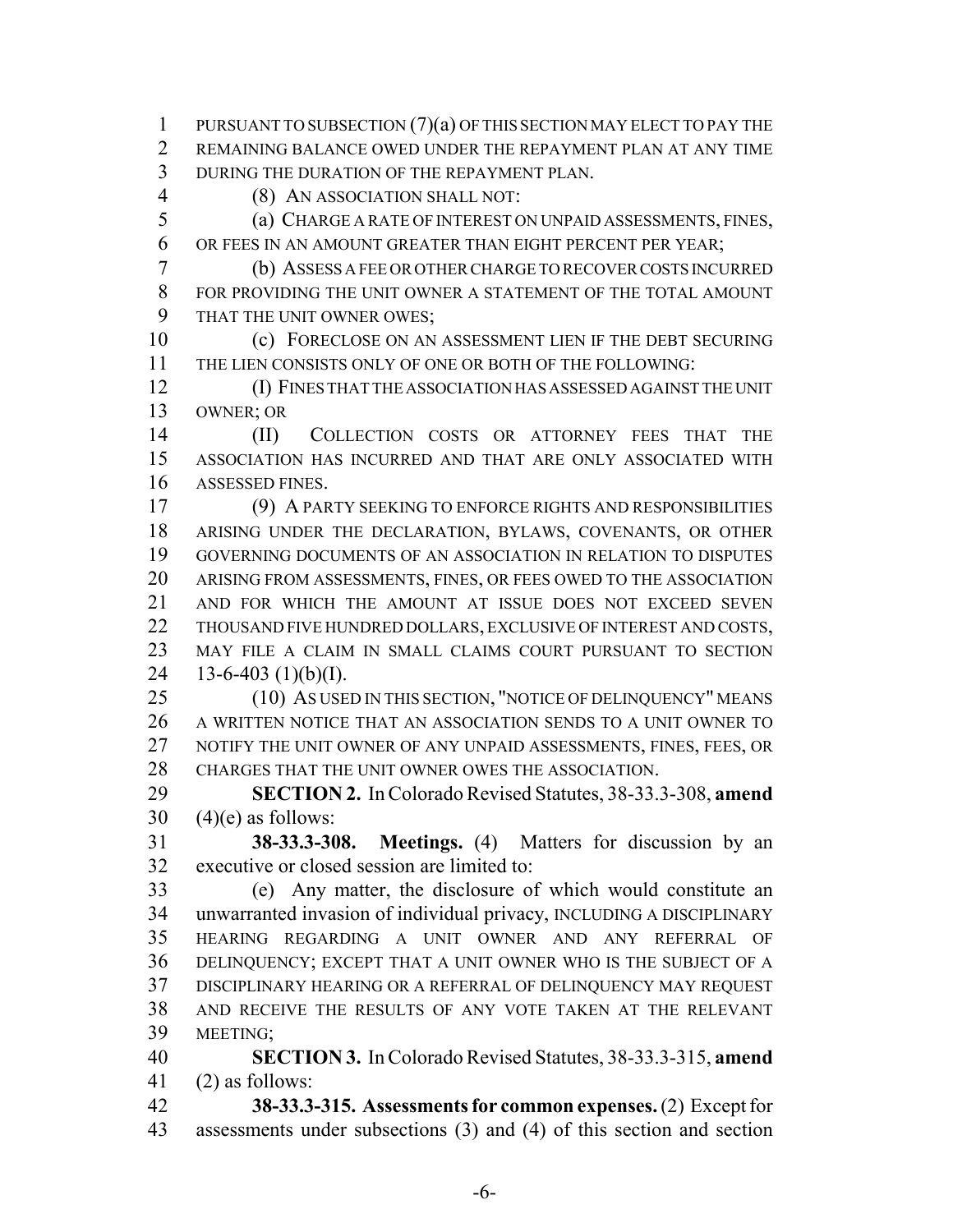38-33.3-207 (4)(a)(IV), all common expenses shall be assessed against all the units in accordance with the allocations set forth in the declaration pursuant to section 38-33.3-207 (1) and (2). Any past-due common 4 expense assessment or installment thereof shall bear OF A COMMON EXPENSE ASSESSMENT BEARS interest at the rate established by the 6 association not exceeding twenty-one IN AN AMOUNT NOT TO EXCEED EIGHT percent per year.

 **SECTION 4.** In Colorado Revised Statutes, 38-33.3-316, **amend** (1), (2)(d), and (7); and **add** (12) as follows:

 **38-33.3-316. Lien for assessments - liens for fines, fees, charges, costs, and attorney fees - limitations.** (1) (a) The association, if such association is incorporated or organized as a limited liability company, has a statutory lien on a unit for any assessment levied against that unit or fines imposed against its unit owner. Unless the declaration otherwise provides, fees, charges, late charges, attorney fees UP TO THE MAXIMUM AMOUNT AUTHORIZED UNDER SUBSECTION (7) OF THIS SECTION, 17 fines, and interest charged pursuant to section  $38-33.3-302$  (1)(i), (1)(k), and (1)(l), section 38-33.3-313 (6), and section 38-33.3-315 (2) are 19 enforceable as assessments under this article. The amount of the lien shall 20 include all those items set forth in this section from the time such items 21 become due MAY BE SUBJECT TO A STATUTORY LIEN BUT ARE NOT SUBJECT 22 TO A FORECLOSURE ACTION UNDER THIS ARTICLE 33.3.

 (b) If an assessment is payable in installments, each installment 24 is a lien from the time it becomes due, including the due date set by any 25 valid association's acceleration of installment obligations MAY BE SUBJECT TO A STATUTORY LIEN IF THE UNIT OWNER FAILS TO PAY THE INSTALLMENT WITHIN FIFTEEN DAYS AFTER THE INSTALLMENT BECOMES DUE, BUT THE ASSOCIATION MAY NOT PURSUE LEGAL ACTION FOR UNPAID MONTHLY INSTALLMENTS UNTIL THE UNIT OWNER HAS FAILED TO PAY AT LEAST THREE MONTHLY INSTALLMENTS PURSUANT TO SECTION 38-33.3-209.5  $(7)(a)(III)(B)$ .

 (2) (d) The association shall have the statutory lien described in subsection (1) of this section for any assessment levied or fine imposed  $\pi$  after June 30, 1992. Such A lien shall have DESCRIBED IN SUBSECTION (1) OF THIS SECTION HAS the priority described in this subsection (2) if the other lien or encumbrance is created after June 30, 1992.

 (7) (a) (I) The association shall be IS entitled to costs and 38 reasonable attorney fees incurred by THAT the association in a judgment 39 or decree INCURS in any action or suit FOR A JUDGMENT OR DECREE brought by the association under this section.

 (II) A COURT SHALL DETERMINE REASONABLE ATTORNEY FEES IN ACCORDANCE WITH RULE 121 SEC.1-22 OF THE COLORADO RULES OF CIVIL PROCEDURE.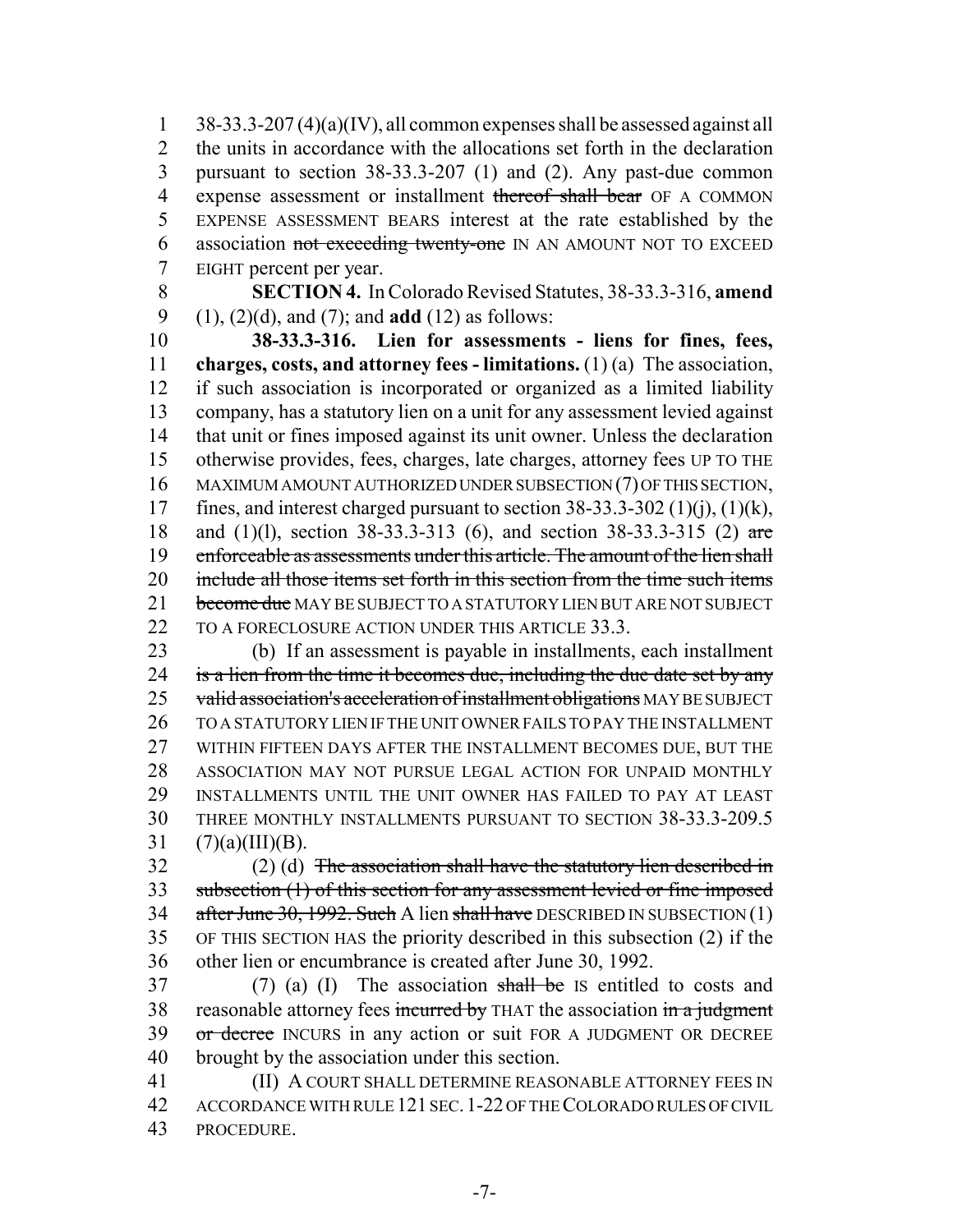(b) AN ASSOCIATION IS NOT ENTITLED TO RECOVER ATTORNEY 2 FEES UNDER SUBSECTION  $(7)(a)$  of this section for attorney fees INCURRED BEFORE THE ASSOCIATION HAS COMPLIED WITH THE NOTICE REQUIREMENTS OF SECTION 38-33.3-209.5 (1.7)(a) WITH REGARD TO ANY MATTER FOR WHICH THE ASSOCIATION IS REQUIRED TO COMPLY WITH THE NOTICE REQUIREMENTS OF SECTION 38-33.3-209.5 (1.7)(a).

 (12) IF A UNIT HAS BEEN FORECLOSED, A MEMBER OF THE EXECUTIVE BOARD, AN EMPLOYEE OF A COMMUNITY ASSOCIATION MANAGEMENT COMPANY REPRESENTING THE ASSOCIATION, AN EMPLOYEE OF A LAW FIRM REPRESENTING THE ASSOCIATION, OR AN IMMEDIATE FAMILY MEMBER, AS DEFINED IN SECTION 2-4-401 (3.7), OF ANY SUCH EXECUTIVE BOARD MEMBER, COMMUNITY ASSOCIATION MANAGEMENT COMPANY EMPLOYEE, OR LAW FIRM EMPLOYEE SHALL NOT PURCHASE THE FORECLOSED UNIT.

 **SECTION 5.** In Colorado Revised Statutes, 38-33.3-316.3, **amend** (2); **repeal** (3); and **add** (4) and (5) as follows:

 **38-33.3-316.3. Collections - limitations - violations.** (2) A payment plan negotiated between the association or a holder or assignee of the association's debt, whether the holder or assignee of the association's debt is an entity or a natural person, and the unit owner pursuant to this section must permit the unit owner to pay off the 22 deficiency in equal installments over a period of at least six EIGHTEEN months. Nothing in this section prohibits an association or a holder or assignee of the association's debt from pursuing legal action against a unit 25 owner if the unit owner fails to comply with the terms of his or her THE UNIT OWNER'S payment plan. A unit owner's failure to remit payment of 27 an THREE OR MORE agreed-upon installment INSTALLMENTS PURSUANT TO 28 SECTION 38-33.3-209.5 (7)(a)(III)(B), or to remain current with regular 29 assessments as they come due during the six-month EIGHTEEN-MONTH 30 period, constitutes a failure to comply with the terms of his or her THE UNIT OWNER'S payment plan.

 (3) For purposes of this section, "assessments" includes regular and special assessments and any associated fees, charges, late charges, 34 attorney fees, fines, and interest charged pursuant to section 38-33.3-315 35  $(2)$ .

 (4) IF A UNIT OWNER WHO HAS BOTH UNPAID ASSESSMENTS AND UNPAID FINES, FEES, OR OTHER CHARGES MAKES A PAYMENT TO THE ASSOCIATION, THE ASSOCIATION SHALL APPLY THE PAYMENT FIRST TO THE ASSESSMENTS OWED AND ANY REMAINING AMOUNT OF THE PAYMENT TO THE FINES, FEES, OR OTHER CHARGES OWED.

 (5) IF AN ASSOCIATION HAS VIOLATED ANY FORECLOSURE LAWS, 42 THE UNIT OWNER IN RELATION TO WHOM THE VIOLATION OCCURRED MAY, WITHIN FIVE YEARS AFTER THE VIOLATION OCCURRED, FILE CIVIL SUIT IN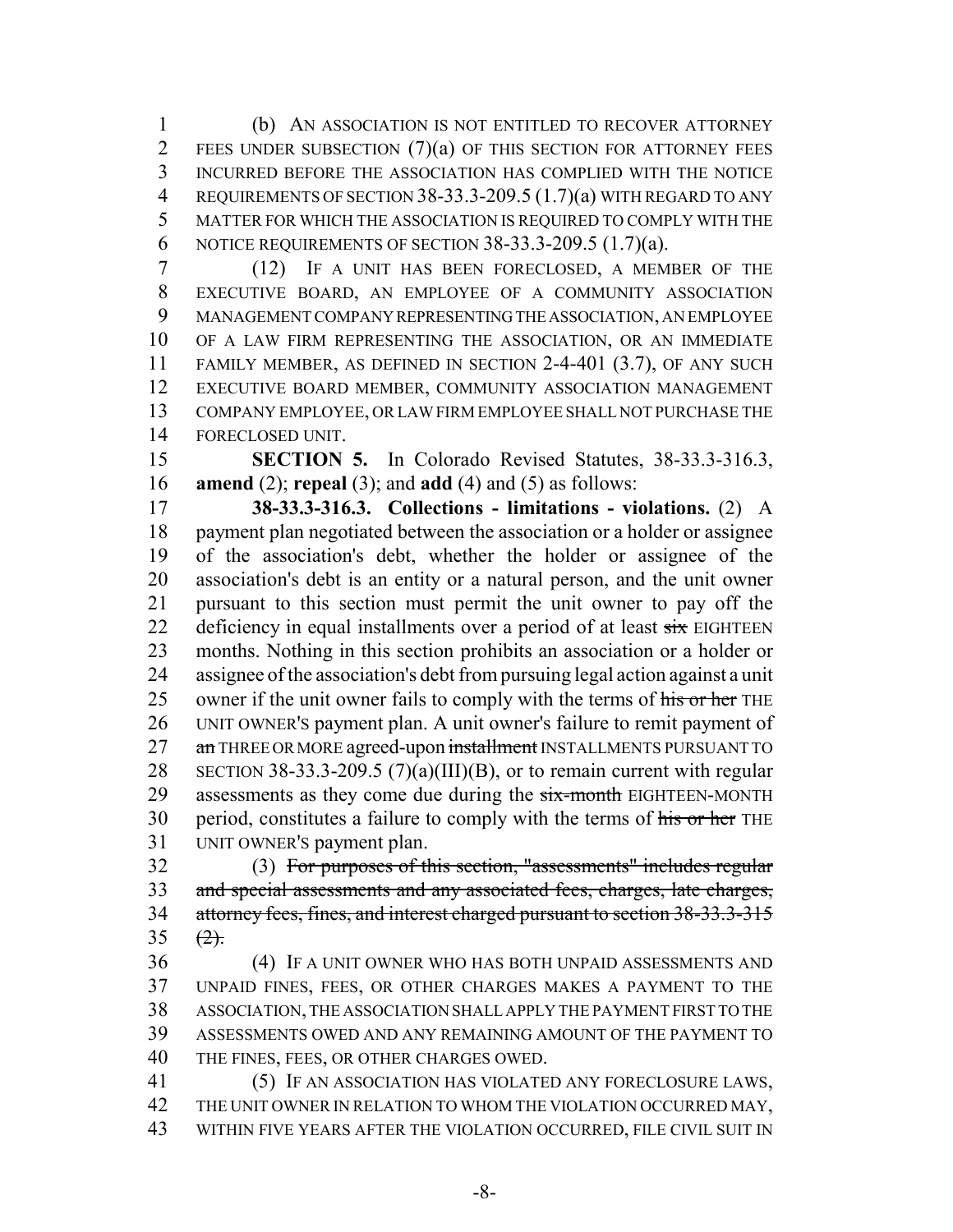A COURT OF COMPETENT JURISDICTION AGAINST THE ASSOCIATION TO SEEK DAMAGES. THE COURT MAY AWARD THE UNIT OWNER DAMAGES IN AN AMOUNT OF UP TO TWENTY-FIVE THOUSAND DOLLARS, PLUS COSTS AND REASONABLE ATTORNEY FEES, IF THE UNIT OWNER PROVES THE VIOLATION 5 BY A PREPONDERANCE OF THE EVIDENCE.

6 **SECTION 6.** In Colorado Revised Statutes, 13-6-403, **amend** (1), 7 (2) introductory portion, and  $(2)(h)$  as follows:

8 **13-6-403. Jurisdiction of small claims court - limitations.** 9 (1) (a)  $\Theta$  and after January 1, 1996, The small claims court shall have 10 HAS concurrent original jurisdiction with the county and district courts in 11 all civil actions in which the debt, damage, or value of the personal 12 property claimed by either the plaintiff or the defendant, exclusive of 13 interest and cost COSTS, does not exceed seven thousand five hundred 14 dollars, including such civil penalties as may be provided by law. By way 15 of further example, and not limitation, the small claims court shall have 16 HAS jurisdiction to hear and determine actions in tort and assess damages 17 therein IN TORT ACTIONS not to exceed seven thousand five hundred 18 dollars.

19 (b) The small claims court division shall also have ALSO HAS 20 concurrent original jurisdiction with the county and district courts in 21 actions where a party seeks:

22 **(I) TO ENFORCE RIGHTS AND RESPONSIBILITIES ARISING UNDER THE** 23 DECLARATION, BYLAWS, COVENANTS, OR OTHER GOVERNING DOCUMENTS 24 OF A UNIT OWNERS' ASSOCIATION, AS DEFINED IN SECTION 38-33.3-103(3), 25 IN RELATION TO DISPUTES ARISING FROM ASSESSMENTS, FINES, OR FEES 26 OWED TO THE UNIT OWNERS' ASSOCIATION AND FOR WHICH THE AMOUNT 27 AT ISSUE DOES NOT EXCEED SEVEN THOUSAND FIVE HUNDRED DOLLARS, 28 EXCLUSIVE OF INTEREST AND COSTS.

29 (II) To enforce a restrictive covenant on residential property and 30 the amount required to comply with the covenant does not exceed seven 31 thousand five hundred dollars, exclusive of interest and costs; in actions

32 (III) Where a party seeks Replevin if the value of the property 33 sought does not exceed seven thousand five hundred dollars; and  $\frac{1}{2}$ 34 actions

35 (IV) Where a party seeks To enforce a contract by specific 36 performance or to disaffirm, avoid, or rescind a contract and the amount 37 at issue does not exceed seven thousand five hundred dollars.

 $38$  (2) The small claims court shall have no HAS ONLY THAT 39 jurisdiction except that specifically conferred upon it by law, AS 40 PROVIDED IN SUBSECTION  $(1)$  OF THIS SECTION. In particular, it shall have 41  $\pi$  no DOES NOT HAVE jurisdiction over the following matters:

42 (h) Actions involving injunctive relief, except as required to:

43 (I) ENFORCE RIGHTS OR RESPONSIBILITIES ARISING UNDER THE